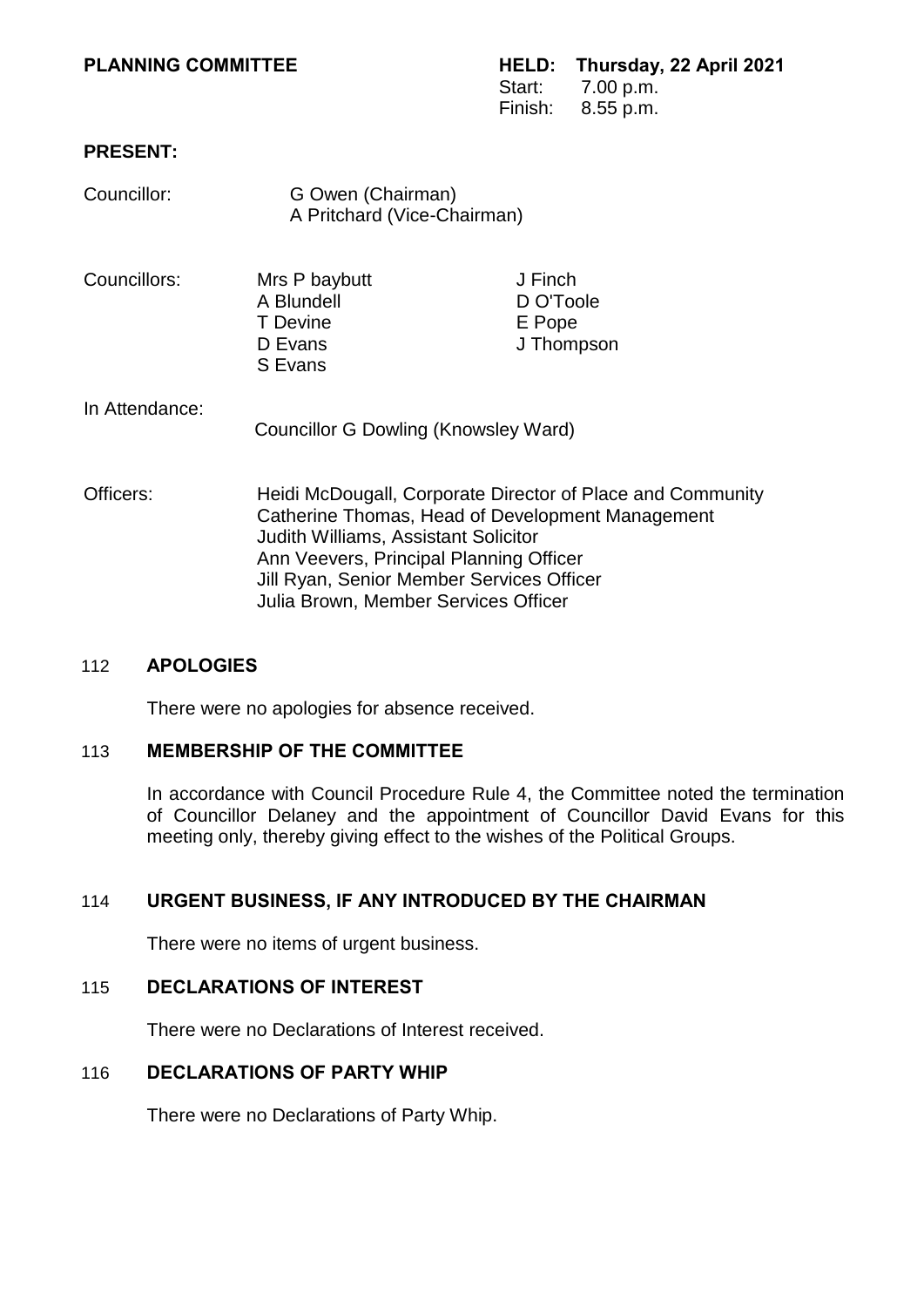### 117 **MINUTES**

RESOLVED: That the minutes of the meeting held on the 18 March 2021 be approved as a correct record and signed by the Chairman.

## 118 **PLANNING APPLICATIONS**

The Corporate Director of Place and Community submitted a report on planning applications (all prefixed 2020 unless otherwise stated) as contained on pages 659 to 711 of the Book of Reports and on pages 775 to 776 of the Late Information Report.

(Notes:

.

- 1. An Objector spoke in connection with Planning Application 0938/FUL Land to the rear of 25 Brookfield Lane, Aughton and left the meeting after consideration of this item.
- 2. 2 Objectors and the Applicant spoke in connection with Planning Application 0698/FUL 11 Ash Close, Ormskirk, and left the meeting after consideration of this item.
- 3. An Objector spoke in connection with Planning Application 2021/0118/FUL relating to 72 Redgate, Ormskirk, and left the meeting after consideration of this item.

# 119 **2020/0938/FUL - LAND TO THE REAR OF 25 BROOKFIELD LANE, AUGHTON**

RESOLVED: That planning application 0938/FUL relating to Land to the Rear of 25 Brookfield Lane, Aughton be refused for the following reason:-

> That the proposed development fails to comply with the NPPF and Policy GN1 in the West Lancashire Local Plan 2012-2027 DPD as the proposal is not considered limited infill within a village and therefore it constitutes inappropriate development in the Green Belt, resulting in harm to the openness of the Green Belt and conflicts with one of the purposes of the Green Belt, that of safeguarding the countryside from encroachment. Insufficient special circumstances have been demonstrated to outweigh this harm.

### 120 **2019/0475/OUT - WHITE RAILS FARM, 86 TURNPIKE ROAD, AUGHTON**

RESOLVED: That planning application 2019/0475/OUT relating to White Rails Farm, 86 Turnpike Road, Aughton be approved subject to confirmation of No Objections from Natural England and subject to the conditions and reasons as set out on pages 676 to 682 of the Book of Reports and, that any subsequent reserved matters application pursuant to the outline be referred to Planning Committee for determination